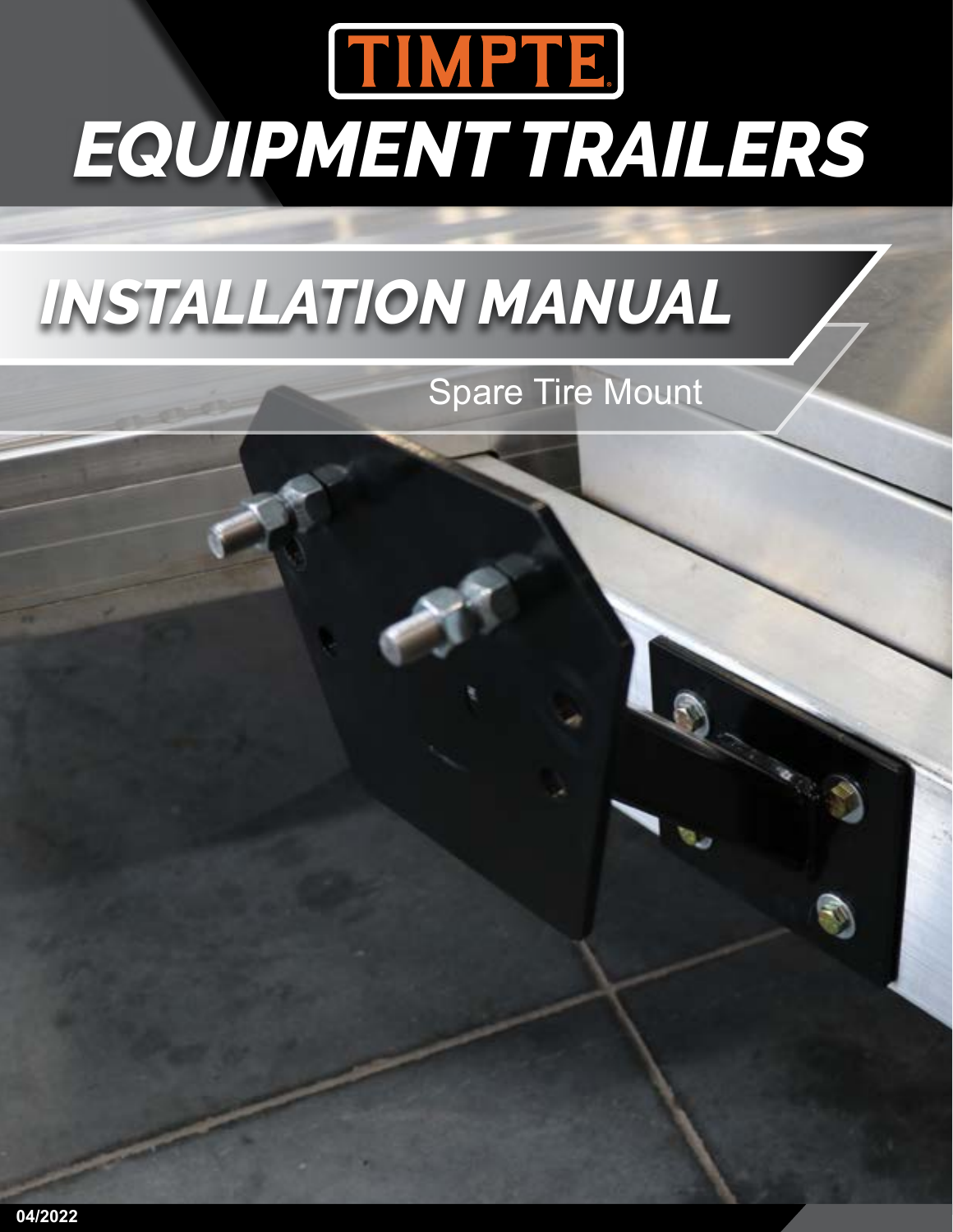

Congratulations on your recent purchase of the Timpte Equipment Trailer. Here at Timpte, we take pride in the quality of our trailers and hope your experience with our company meets all expectations and standards. If at any time you experience issues, please do not hesitate to contact your Authorized Dealer for service or the Timpte warranty department.



This manual contains information and instructions on the installation of our spare tire mount accessory. Please make sure to read this manual prior to beginning the installation and make sure all safety precautions are followed.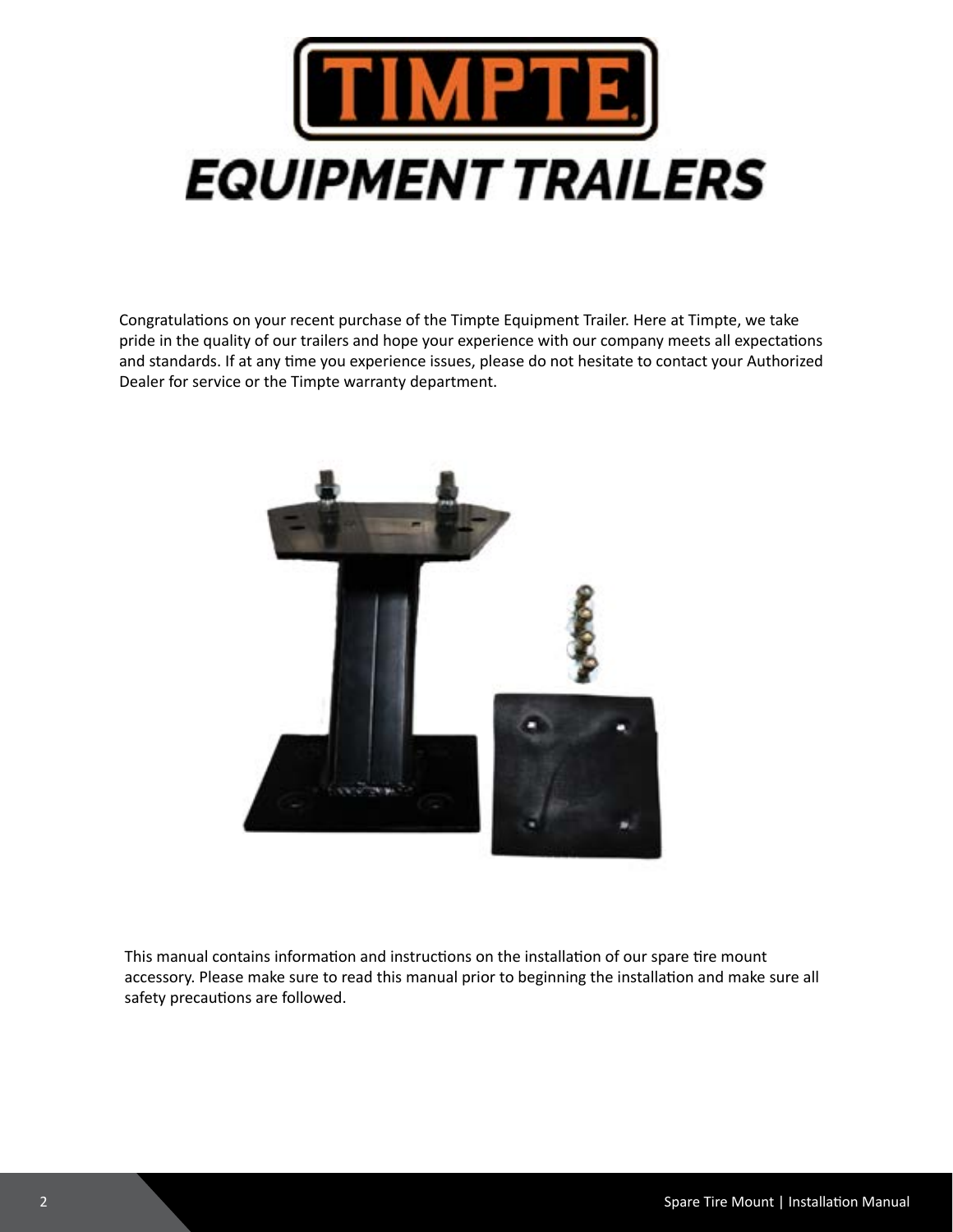## **Installation Manual: Spare Tire Mount**



Locate your tire mount kit and verify all items are included:

- Installation print
- Protective fabric spacer
- Tire mount
- Four 3/8 fasteners and washers
- Two 1/2" bolts and lug nuts



Tools needed to complete Installation:

- Tape Measure
- 9/16 wrench or socket and impact drill
- 3/4 wrench or socket and impact drill
- Drill with .386 drill bit



On the curbside of the trailer, take your tape measure and measure 32 ½" from the edge of the coupler (as shown in picture), and mark a hole approximately 2" from the top edge of the A-frame. Measure a second hole 3" below your first. The third and fourth holes will measure 36 ½" from the coupler (4" from the first set of holes) and will also be 3" apart. Once complete, the tire mount can be used to verify the marked holes are in the correct locations.

*\* Protective eyewear and gloves should be worn during installation process. \**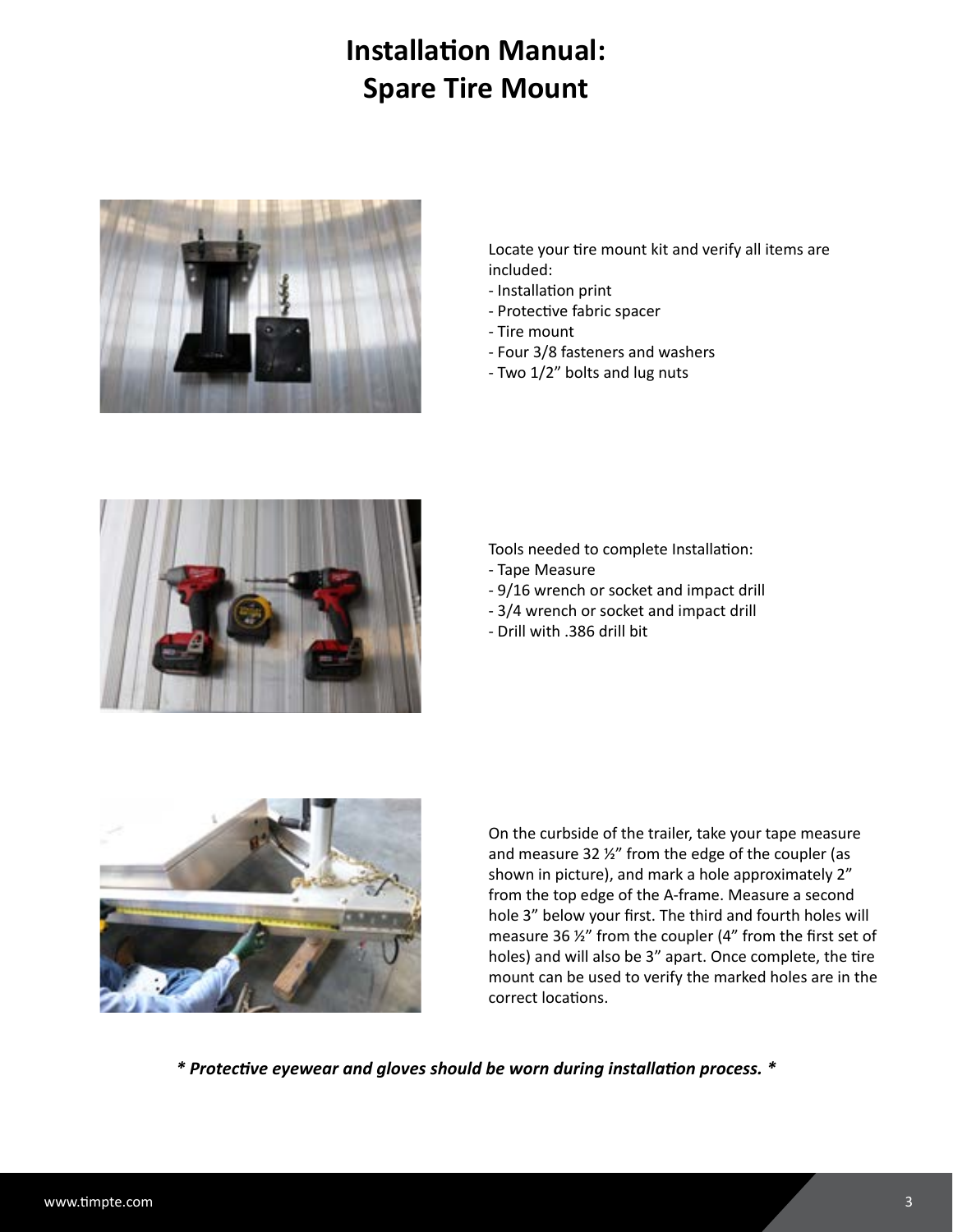

Place the .386 drill bit into the power drill and drill out the four marked holes.



Next, place the fabric spacer onto the trailer and cover with tire mount. Line up mount/spacer with pre-drilled holes and place a 3/8 fasteners into each hole. The mount should be visually centered and cover most of the A-frame area.



Tighten fasteners using your 9/16 socket and impact drill or ratchet wrench. Complete tightening of all four bolts moving in a clockwise manner to secure tire mount to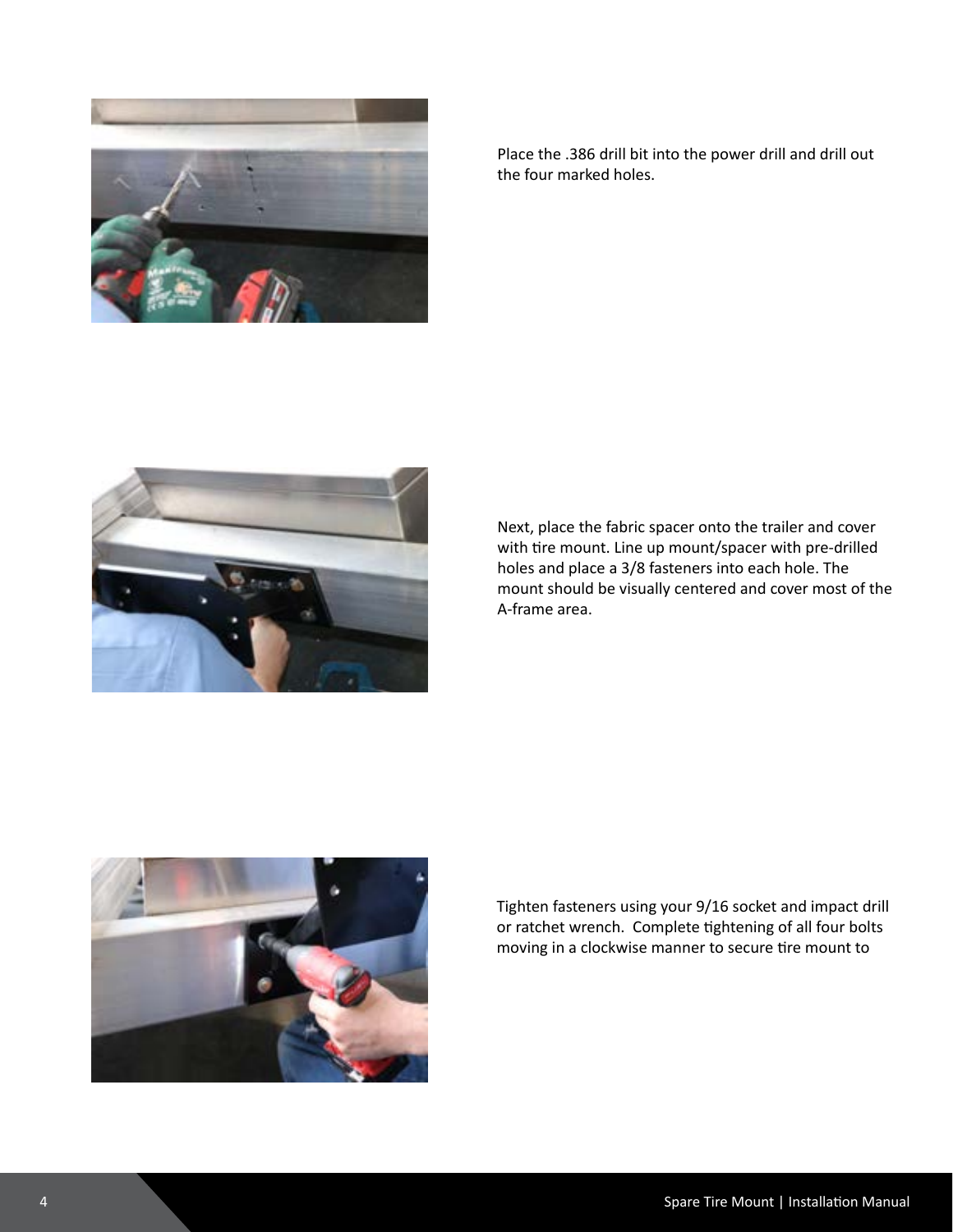

On the upper section of the tire mount, place your two ½" bolts (bolt head will face the trailer) and tighten for tire placement.



Place spare tire onto mount and fasten 3/4 bolt with a socket until tight to secure the tire.



Once all bolts are tightly secured, your tire mount installation is complete.